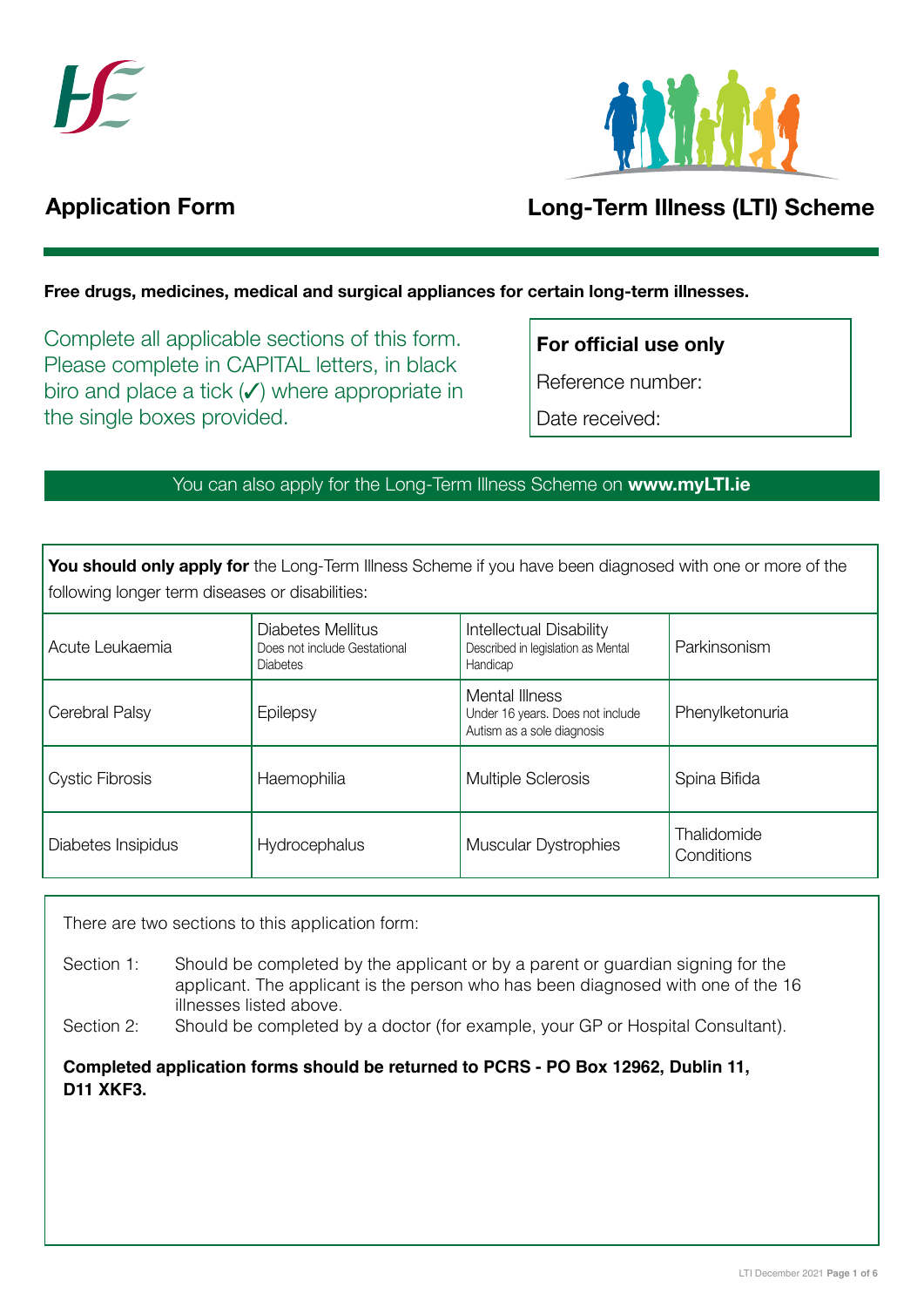| <b>Section 1A: Applicant's personal details</b>                                                                                                                                                                                                                          |                                                                                                                                                                                                                          |
|--------------------------------------------------------------------------------------------------------------------------------------------------------------------------------------------------------------------------------------------------------------------------|--------------------------------------------------------------------------------------------------------------------------------------------------------------------------------------------------------------------------|
| First name(s):                                                                                                                                                                                                                                                           | Surname:                                                                                                                                                                                                                 |
| M<br>Date of birth:<br>M                                                                                                                                                                                                                                                 | Birth surname:<br>(If different)                                                                                                                                                                                         |
| PPS number:                                                                                                                                                                                                                                                              | Gender:<br>Male<br>Female                                                                                                                                                                                                |
| Address:<br>Eircode:<br>R<br>D<br>Ε<br>Е<br>O                                                                                                                                                                                                                            | Mobile phone:<br>(If you enter your mobile phone number, we may text you about<br>your application.)<br>Daytime phone:<br>Email address:                                                                                 |
| <b>Section 1B: Your residency status</b>                                                                                                                                                                                                                                 |                                                                                                                                                                                                                          |
| live here for at least one year.<br>If it is the case that the person with the LTI (Long Term Illness) condition is a child under 18<br>years of age, you need to provide evidence of residency for the parent or legal guardian.                                        | To be eligible for the Long Term Illness Scheme, you must satisfy to the Health Service Executive (HSE)<br>that you are 'ordinarily resident'. This means that you (and your family) are living in Ireland and intend to |
| Are you ordinarily resident? Yes<br><b>No</b><br>How long have you lived in Ireland?<br>Are you?                                                                                                                                                                         | If you are not from the EU (European<br>Union), the EEA (European Economic Area)<br>or Switzerland, what is your immigration<br>status?                                                                                  |
| From the EU, EEA or Switzerland<br>Irish                                                                                                                                                                                                                                 |                                                                                                                                                                                                                          |
|                                                                                                                                                                                                                                                                          |                                                                                                                                                                                                                          |
| Not from the EU, EEA or Switzerland                                                                                                                                                                                                                                      |                                                                                                                                                                                                                          |
| To prove that you are ordinarily resident in Ireland, you will need to give the HSE a photocopy of<br>one of the items listed below:                                                                                                                                     |                                                                                                                                                                                                                          |
| 1. A current utility bill dated within the last three months, for example, a gas,                                                                                                                                                                                        |                                                                                                                                                                                                                          |
| electricity or phone bill.<br>2. A current car or home insurance policy in the name of the applicant.<br>4. Recent correspondence from a bank, building society, credit union or other financial institution. For<br>example, a bank statement or credit card statement. | 3. An official document from a Government Department, Revenue or local authority. For example a notice of<br>assessment from Revenue, proof of rent from the Housing Assistance Payment (HAP) or county council.         |
| give us a photocopy of all of the following three items.                                                                                                                                                                                                                 | If you ticked the box saying that you were not from the EU, the EEA or Switzerland, you must also                                                                                                                        |
| The identification page from your passport.<br>1.                                                                                                                                                                                                                        |                                                                                                                                                                                                                          |
| 2.<br>The landing stamp page from your passport.                                                                                                                                                                                                                         |                                                                                                                                                                                                                          |
| Your Irish Residence Permit (IRP).<br>3.                                                                                                                                                                                                                                 |                                                                                                                                                                                                                          |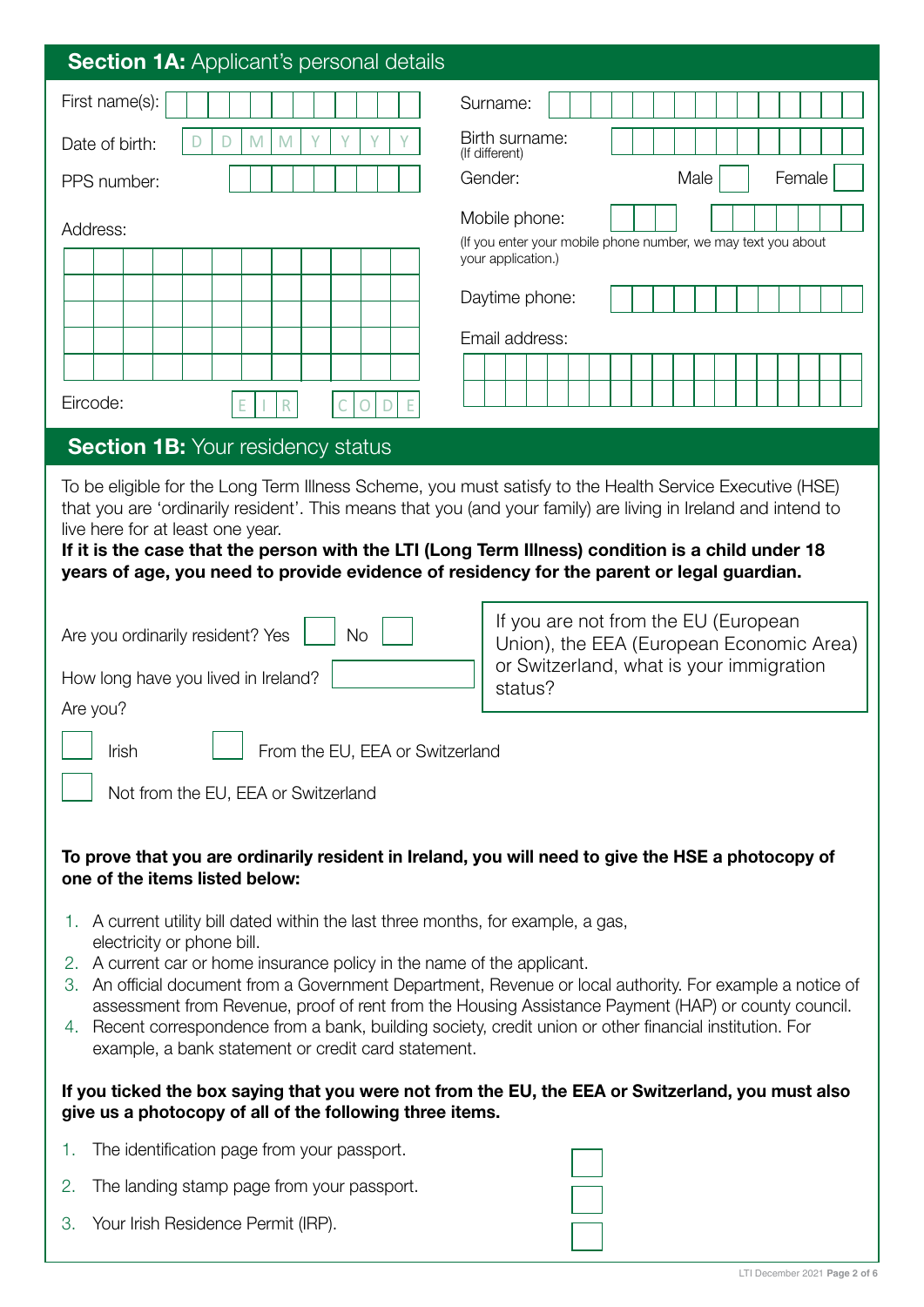| <b>Section 1C: Nominated pharmacy</b>                                                                                                                                                                                                          |                                 |  |  |  |  |  |  |  |  |  |  |  |  |  |  |  |  |  |  |  |  |  |
|------------------------------------------------------------------------------------------------------------------------------------------------------------------------------------------------------------------------------------------------|---------------------------------|--|--|--|--|--|--|--|--|--|--|--|--|--|--|--|--|--|--|--|--|--|
| Name:                                                                                                                                                                                                                                          |                                 |  |  |  |  |  |  |  |  |  |  |  |  |  |  |  |  |  |  |  |  |  |
| Address:                                                                                                                                                                                                                                       |                                 |  |  |  |  |  |  |  |  |  |  |  |  |  |  |  |  |  |  |  |  |  |
|                                                                                                                                                                                                                                                |                                 |  |  |  |  |  |  |  |  |  |  |  |  |  |  |  |  |  |  |  |  |  |
|                                                                                                                                                                                                                                                | (Please note this is optional.) |  |  |  |  |  |  |  |  |  |  |  |  |  |  |  |  |  |  |  |  |  |
| If you wish, you can give us the name of the pharmacy you use. This will allow us to get in touch with them if there is any<br>drug-related information we need to share. If you would rather not name a pharmacy, just leave this area blank. |                                 |  |  |  |  |  |  |  |  |  |  |  |  |  |  |  |  |  |  |  |  |  |

| <b>Section 1D: Your GP's details</b> |  |  |  |  |  |  |  |  |  |  |  |  |  |  |  |  |
|--------------------------------------|--|--|--|--|--|--|--|--|--|--|--|--|--|--|--|--|
| Name:                                |  |  |  |  |  |  |  |  |  |  |  |  |  |  |  |  |
| Address:                             |  |  |  |  |  |  |  |  |  |  |  |  |  |  |  |  |
|                                      |  |  |  |  |  |  |  |  |  |  |  |  |  |  |  |  |

#### **Section 1E:** Declaration and Consent – This section must be completed for processing.

I am applying for eligibility under the Long-Term Illness Scheme.

I declare that the information I have given is correct to the best of my knowledge.

I agree that the Primary Care Reimbursement Service (PCRS) may contact my nominated pharmacy to confirm pharmaceutical information (information about medicines) on my application.

I agree that my pharmacist may contact the HSE to confirm that the prescribed medicines are approved under the scheme.

I agree that the PCRS Medical Officer may contact my GP or hospital consultant to confirm medical information on my application.

If it applies, I confirm that I am the parent or legal guardian of the named applicant, and I give consent on their behalf.



### **Section 1E: Declaration and Consent**

You only need to fill in the two lines below if you are signing on behalf of the person making the claim for Long-Term Illness

| mame:                      |  |  |  |  |  |  |  |  |  |  |  |
|----------------------------|--|--|--|--|--|--|--|--|--|--|--|
| Relationship to applicant: |  |  |  |  |  |  |  |  |  |  |  |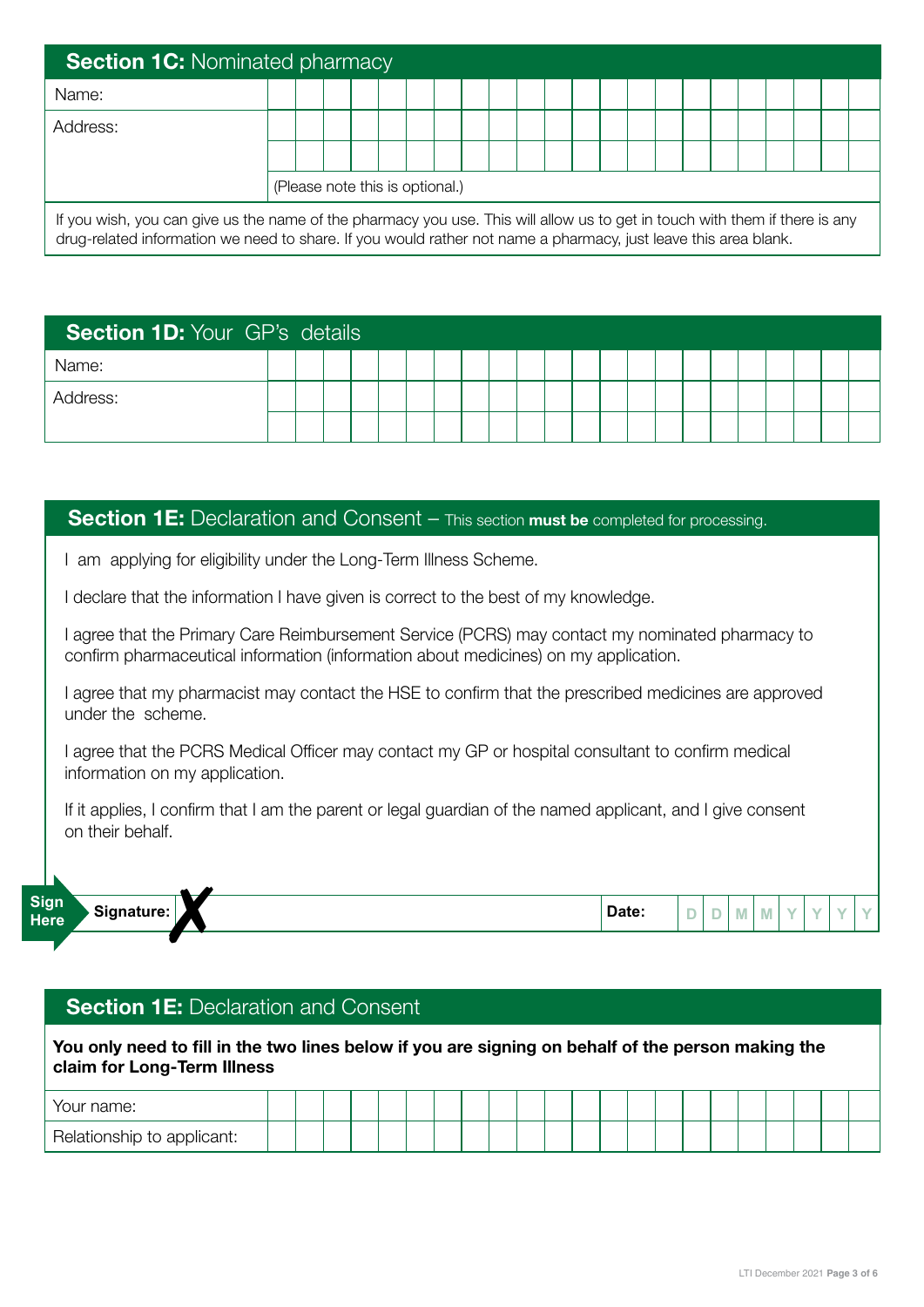| <b>Section 2 –</b> Certification by general practitioner or hospital consultant<br>Please ask your GP or hospital consultant to fill out this section of the form                                                                                  |       |  |  |  |  |  |  |  |  |                        |  |  |  |  |  |  |
|----------------------------------------------------------------------------------------------------------------------------------------------------------------------------------------------------------------------------------------------------|-------|--|--|--|--|--|--|--|--|------------------------|--|--|--|--|--|--|
| I certify that                                                                                                                                                                                                                                     | Name: |  |  |  |  |  |  |  |  |                        |  |  |  |  |  |  |
| has one or more of the prescribed diseases or disabilities of a permanent or long-term nature covered by Section (3)<br>of the Health Act 1970 (as amended) that are listed on page 1.                                                             |       |  |  |  |  |  |  |  |  |                        |  |  |  |  |  |  |
| Patient PPS Number:                                                                                                                                                                                                                                |       |  |  |  |  |  |  |  |  | Patient Date of Birth: |  |  |  |  |  |  |
| <b>Diagnosis:</b> Please name all of the prescribed illnesses under the Long-Term Illness Scheme that apply, as that will<br>influence what drugs, medicines and medical or surgical appliances that will be provided free to the eligible person. |       |  |  |  |  |  |  |  |  |                        |  |  |  |  |  |  |
|                                                                                                                                                                                                                                                    |       |  |  |  |  |  |  |  |  |                        |  |  |  |  |  |  |
|                                                                                                                                                                                                                                                    |       |  |  |  |  |  |  |  |  |                        |  |  |  |  |  |  |
|                                                                                                                                                                                                                                                    |       |  |  |  |  |  |  |  |  |                        |  |  |  |  |  |  |

The following drugs, medicines, consumable medical and surgical appliances are needed to treat the prescribed disease(s) or disability:

|             | for injection) or a description of a medical or surgical appliance applied for*. |                         | Drug or medicine, including its strength or pharmaceutical form (for example tablet, cream, solution |
|-------------|----------------------------------------------------------------------------------|-------------------------|------------------------------------------------------------------------------------------------------|
| 1.          |                                                                                  | 11.                     |                                                                                                      |
| 2.          |                                                                                  | 12.                     |                                                                                                      |
| З.          |                                                                                  | 13.                     |                                                                                                      |
| 4.          |                                                                                  | 14.                     |                                                                                                      |
| 5.          |                                                                                  | 15.                     |                                                                                                      |
| 6.          |                                                                                  | 16.                     |                                                                                                      |
| 7.          |                                                                                  | 17.                     |                                                                                                      |
| 8.          |                                                                                  | 18.                     |                                                                                                      |
| 9.          |                                                                                  | 19.                     |                                                                                                      |
| 10.         |                                                                                  | 20.                     |                                                                                                      |
| Signature:  |                                                                                  |                         | Doctor's Stamp                                                                                       |
|             |                                                                                  |                         |                                                                                                      |
|             | GP or Hospital Consultant                                                        |                         |                                                                                                      |
| Name:       |                                                                                  |                         |                                                                                                      |
| Medical     |                                                                                  |                         |                                                                                                      |
| Council No. | M<br>Date:<br>D<br>D                                                             | <b>V</b><br>M<br>Y<br>V |                                                                                                      |

\*You should arrange to get your surgical appliances and equipment through your local community health organisation office.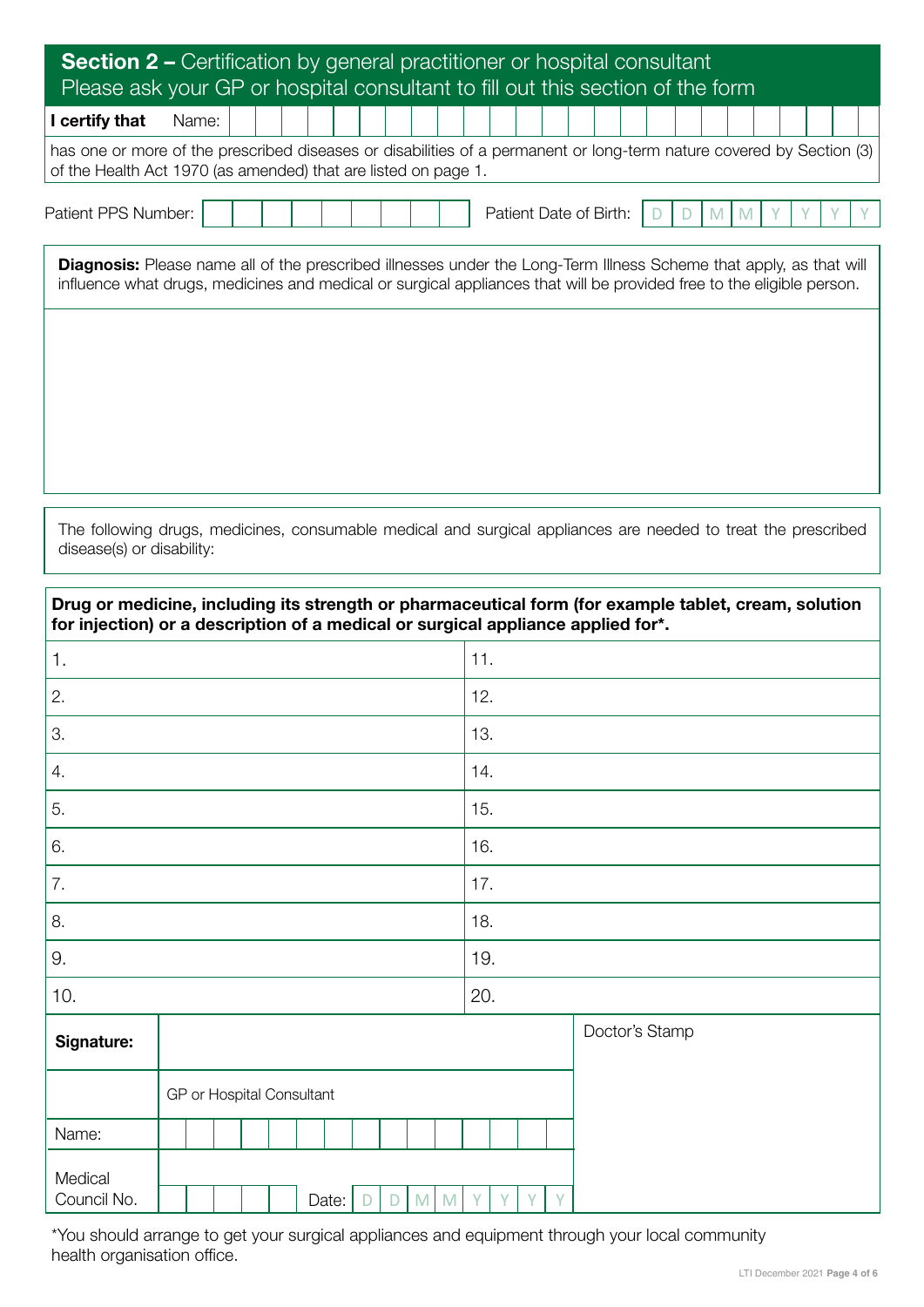## Data Protection and Freedom of Information Notice

The HSE will treat all personal information and data you provide as part of this application as confidential and store it securely.

When the HSE receives the completed application form, we will make a computer record for the applicant named on the form. This record will include the relevant personal information you have supplied.

We will keep this personal record and will only use it to process your Long-Term Illness application.

The HSE will keep your information private. We will not disclose (share) any of it with any other people or organisations unless the person authorised to give consent agrees to our doing so or we are required to do so by law.

Our Privacy Notice explains how we use your information you give us as part of your application form. You can find this notice on www.medicalcard.ie or by calling Lo Call 0818 224 478.

| Checklist of the documents you need to send with this form                                                                                                                                                                                                                                                                                                                                                                                                                                                                                                                                                                                        |  |
|---------------------------------------------------------------------------------------------------------------------------------------------------------------------------------------------------------------------------------------------------------------------------------------------------------------------------------------------------------------------------------------------------------------------------------------------------------------------------------------------------------------------------------------------------------------------------------------------------------------------------------------------------|--|
| To avoid a delay in our processing your application, please make sure you send us the following:<br>Completed and signed application form.                                                                                                                                                                                                                                                                                                                                                                                                                                                                                                        |  |
| Copies of any relevant prescriptions.                                                                                                                                                                                                                                                                                                                                                                                                                                                                                                                                                                                                             |  |
| If you applying under Attention Deficit Hyperactivity Disorder (ADHD),<br>please include a certification of assessment and diagnosis of ADHD,<br>provided by a specialist in childhood behavioural disorders.                                                                                                                                                                                                                                                                                                                                                                                                                                     |  |
| Documentation to prove 'Ordinarily resident' - you must give us one item<br>from 1-4 below.                                                                                                                                                                                                                                                                                                                                                                                                                                                                                                                                                       |  |
| A current utility bill dated within the last three months, for example, a bill for:<br>1.<br>gas<br>electricity<br>$\bullet$<br>phone<br>2. A current car or home insurance policy in the name of the applicant.<br>An official document issued from a Government Department, Revenue or local authority.<br>3.<br>For example:<br>a notice of assessment from the Revenue<br>proof of rent from the Housing Assistance Payment or county council.<br>4. Recent correspondence from a bank, building society, credit union or other financial institution.<br>For example:<br>a bank statement<br>$\bullet$<br>credit card statement<br>$\bullet$ |  |
| If you ticked the box in Section 1A to say you are not from the EU, the EEA or Switzerland, you<br>must provide all of the following three items:                                                                                                                                                                                                                                                                                                                                                                                                                                                                                                 |  |
| The identification page from your passport                                                                                                                                                                                                                                                                                                                                                                                                                                                                                                                                                                                                        |  |
| The landing stamp page from your passport.                                                                                                                                                                                                                                                                                                                                                                                                                                                                                                                                                                                                        |  |
| Your Irish Residence Permit (IRP).                                                                                                                                                                                                                                                                                                                                                                                                                                                                                                                                                                                                                |  |
|                                                                                                                                                                                                                                                                                                                                                                                                                                                                                                                                                                                                                                                   |  |